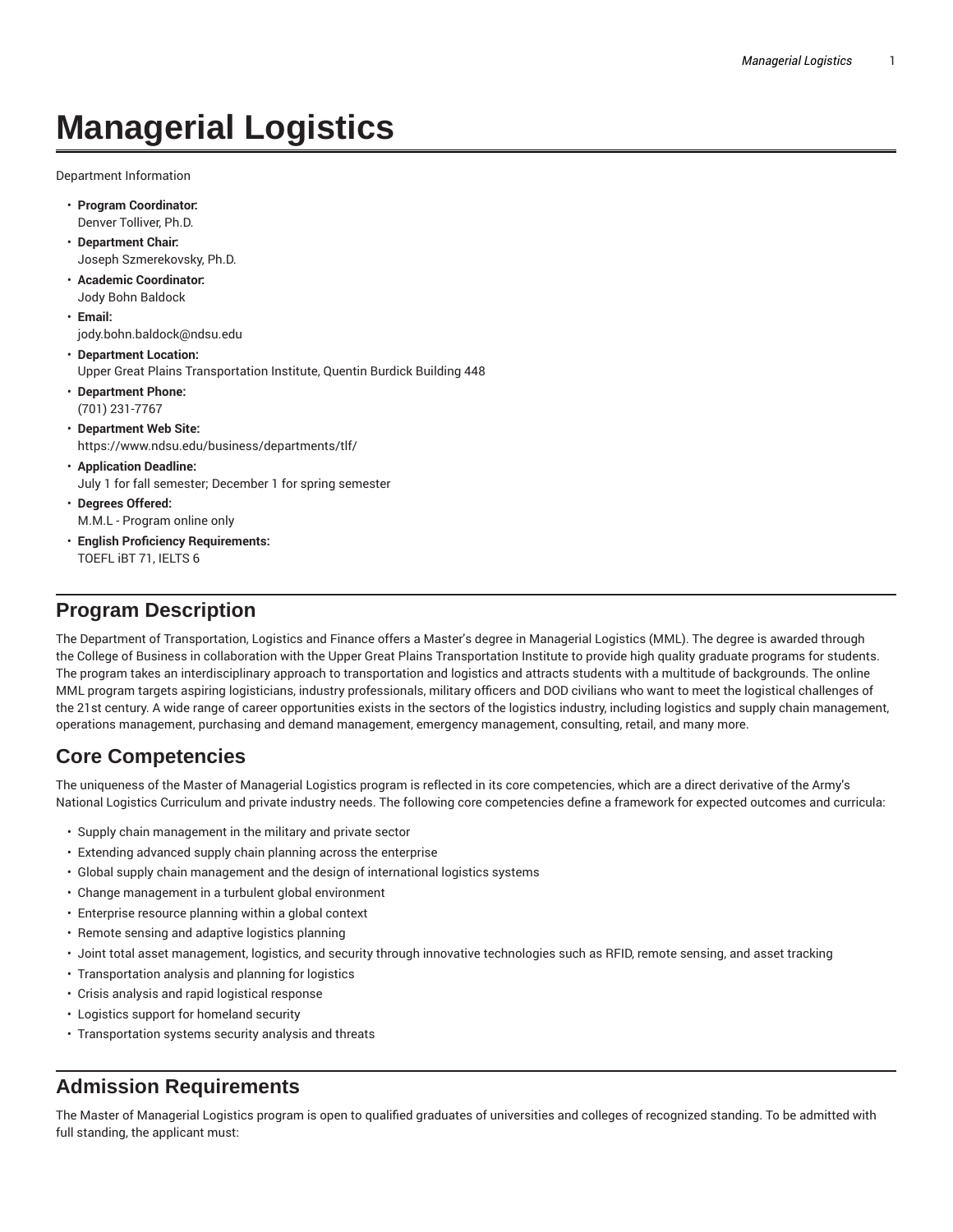#### 2 *Managerial Logistics*

- 1. Hold a baccalaureate degree from an educational institution of recognized learning with a minimum grade point average (GPA) of 3.0 or equivalent. For those with GPAs of 2.99 or less, the applicant must also submit a GMAT/GRE score to be considered for acceptance.
- 2. Have shown the potential to undertake advanced study as evidenced by prior academic performance and has stated interest in logistics.
- 3. Submit official transcripts
- 4. Submit a two-page resume
- 5. Submit a one-page "Letter of Intent" outlying your reasons for pursuing the Master of Managerial Logistics degree
- 6. Submit three letters of recommendation
- 7. Submit online application through the NDSU Graduate School website
- 8. International applicants whose first language is not English and who do not possess a U.S. bachelor's degree or higher are subject to additional requirements when they apply for admission. They must meet the minimum requirements on measures of general English language proficiency. The accepted measures of language proficiency are the TOEFL ibT 71 and IELTS 6.

Students who do not meet all requirements for admission or have deficiencies in prerequisite course work, but show satisfactory potential for graduate study, may be admitted conditionally. The conditional status may be changed to full graduate standing after the first or second semester of study, based on the student's academic performance.

# **Apply for Admission**

To apply for admission, please visit the Admission Information page (https://bulletin.ndsu.edu/graduate/admission-information).

# **Degree Requirements**

The Master of Managerial Logistics (MML) is an online graduate program and is a non-thesis degree. A minimum of 35 credits is required for the MML. All 35 credits must be completed using the core Transportation & Logistics courses. Students will participate in a capstone experience, culminating all course material, applications, and research skills together in the Case Studies in Logistics course. An overall GPA of 3.0 or higher must be maintained.

| Code                              | <b>Title</b>                                         | <b>Credits</b> |
|-----------------------------------|------------------------------------------------------|----------------|
| Core Courses ( $\geq$ 35 credits) |                                                      |                |
| <b>TL 711</b>                     | <b>Logistics Systems</b>                             | $\overline{4}$ |
| <b>TL 715</b>                     | Introduction to ERP                                  | 3              |
| <b>TL 719</b>                     | Crisis Analysis and Homeland Security                | 3              |
| <b>TL 721</b>                     | International Logistics Management                   | 4              |
| <b>TL 723</b>                     | Advanced Supply-Chain Planning Across the Enterprise | 3              |
| <b>TL 725</b>                     | <b>ERP Configuration</b>                             | 3              |
| <b>TL 727</b>                     | Organizational Change Management                     | 3              |
| <b>TL 729</b>                     | Adaptive Planning in Logistics Systems               | 3              |
| <b>TL 731</b>                     | <b>Logistics Decision Analysis</b>                   | 3              |
| <b>TL 733</b>                     | Case Studies in Logistics                            | 3              |
| <b>TL 735</b>                     | <b>Practical Data Analytics</b>                      | 3              |
|                                   |                                                      |                |

### **Access Fees**

Access fees are designed to reduce out-of-pocket expenses for students and allow us to enhance our program to provide a high-quality education for students. Access fees support adjunct teaching, teaching assistants, instructor training, and course development and improvements. The fees also support students with professional membership fees, attendance at conferences, software and equipment, and other student-initiated activities.

A \$350 per credit access fee is assessed to students taking any of the classes listed above. Financial aid can be used to pay for access fees.

# **Faculty**

#### **Raj Bridgelall, Ph.D.**

North Dakota State University, 2015

Research Interests: Big Data Analytics, Internet-of-Things (IoT), Cloud Computing; Connected and Autonomous Vehicles (CAV), Shared Mobility, Intelligent Transportation Solutions; Signal processing and mathematical modeling of transportation systems; Remote Sensing with Unmanned Aircraft Systems; Hyperspectral Image Analysis; Radio-frequency identification (RFID); Real-time locating systems (RTLS); Energy Harvesting and massive scale autonomous wireless sensor networks